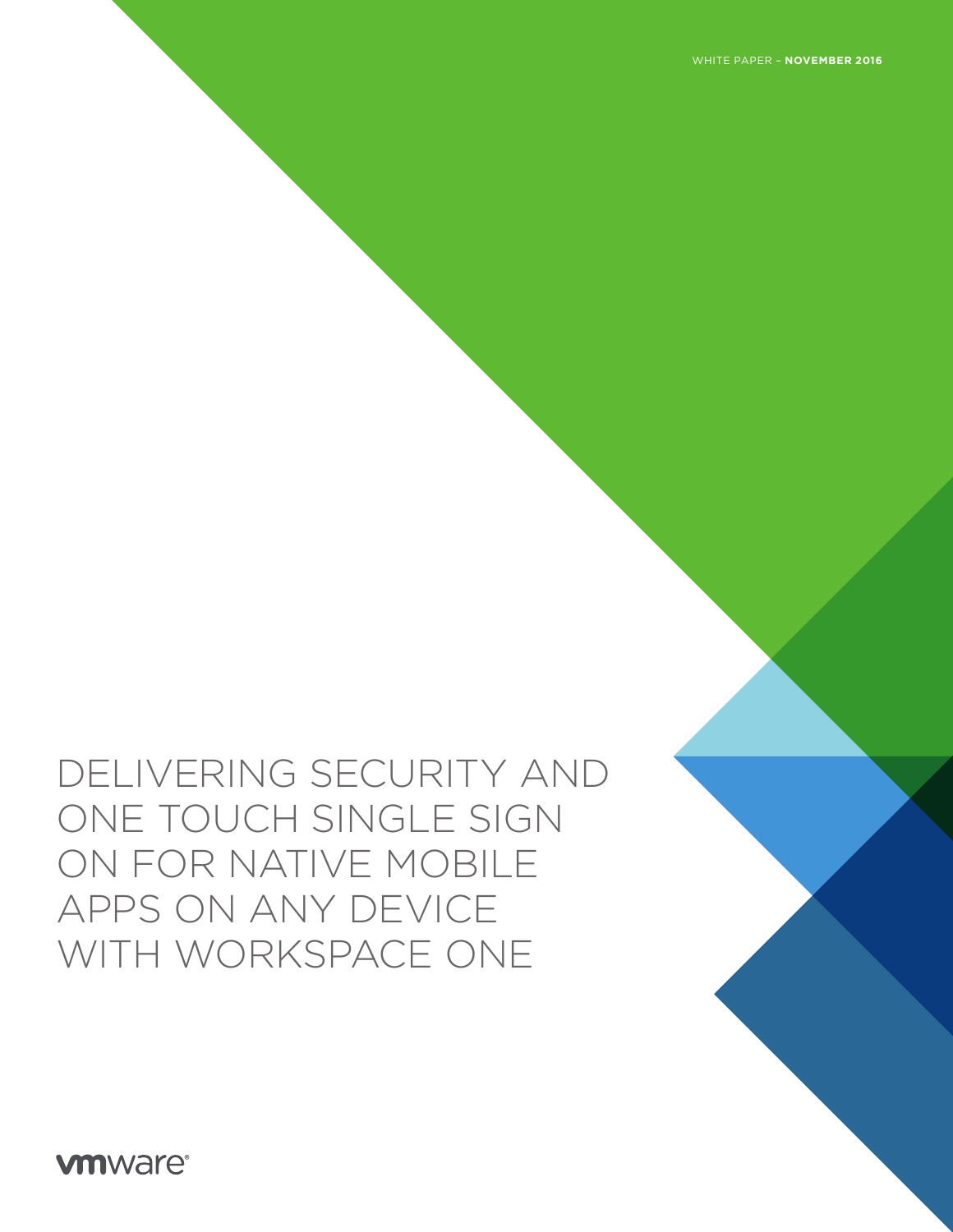### Table of Contents

| Workspace ONE Overview       | 3  |
|------------------------------|----|
| Single Sign On from Devices  | 3  |
| Single Sign On on iOS        | 5  |
| Single Sign On on Windows 10 | 9  |
| Single Sign On on Android    | 11 |
| Security and Single Sign On  | 13 |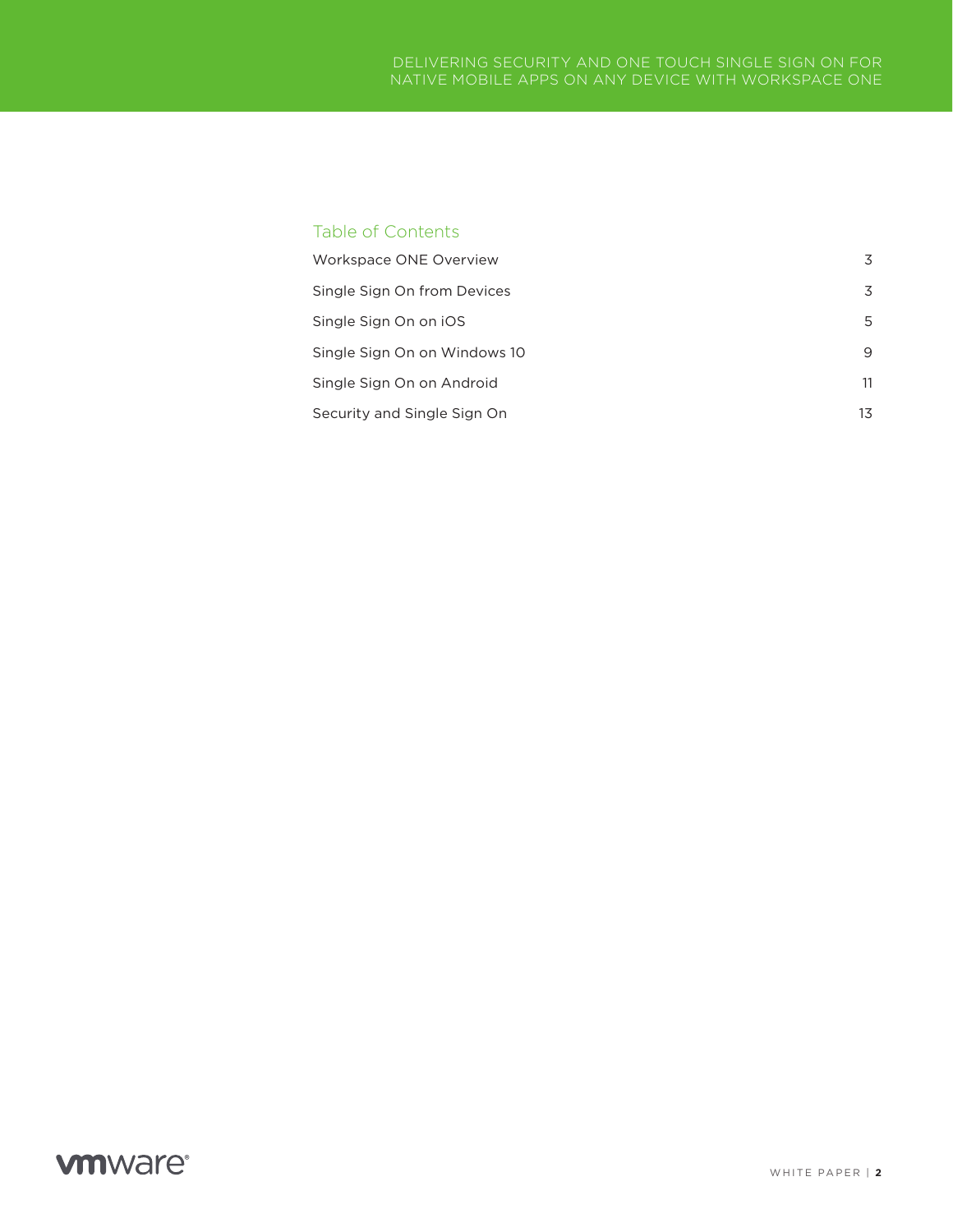### Workspace ONE Overview

The digital workspace is the defining model for end-user computing in the mobile cloud era, delivering secure anytime, anywhere access to any application to any device including desktops, smartphones and tablets.

Organizations delivering a digital workspace are enabling users to take full advantage of a portfolio of devices and applications that are increasingly diverse and heterogeneous.

The digital workspace advances the early concepts of the client-server era desktop to give IT a more efficient, simplified way of managing devices and applications, while providing users with seamless access all of their business resources, regardless of device type. It also gives the line of business a secure and powerful platform on which to build and rebuild business processes that make an increasingly mobile workforce more productive in their roles and more competitive in the market.

Taking its inspiration from the latest advances in consumer technologies, the digital workspace enhances the end-user experience and simplifies IT management while preserving all of the reliability and security aspects required for business critical applications and sensitive corporate data. This "consumer simple – enterprise secure" relationship is a central pillar of the digital workspace. With the expansion of mobility, it's become increasingly difficult for organizations to bridge the gap between support for their existing enterprise applications and new cloud and mobile apps, while simplifying access for employees.

The consumer grade self-service capability of VMware Workspace™ ONE™ puts access back into the hands of the user, with policy-controlled options for managed and unmanaged devices. It also offers the most comprehensive coverage of internal and public cloud, mobile and Windows applications and is the industry's first for public apps. One-touch mobile SSO leverages an industry-first feature for single sign-on allowing users to access these apps without passwords or complex PIN challenges.

### Single Sign-On from Devices

In situations where app wrapping is practical, providing single sign-on is already possible, as you can see [here.](http://blogs.air-watch.com/2015/10/byod-containerization-building-sustainable-mobile-strategy/#.WCnJ2Vc5n1-) However, in cases where the app is obtained *from the public app store*, the challenges are harder, and this is exactly what this paper and Workspace ONE addresses. Workspace ONE leverages operating system level features offered by the dominant mobile operating systems - iOS, Android and Windows (10) - to provide single sign-on capabilities.

In order for the end user to properly use the SSO functionality they must have an AirWatch managed mobile device that is in compliance and has downloaded all of the recommended applications to their device. As you read on, you will see how VMware and take into account differences in the three platforms and provides a simple end user experience that is an industry first.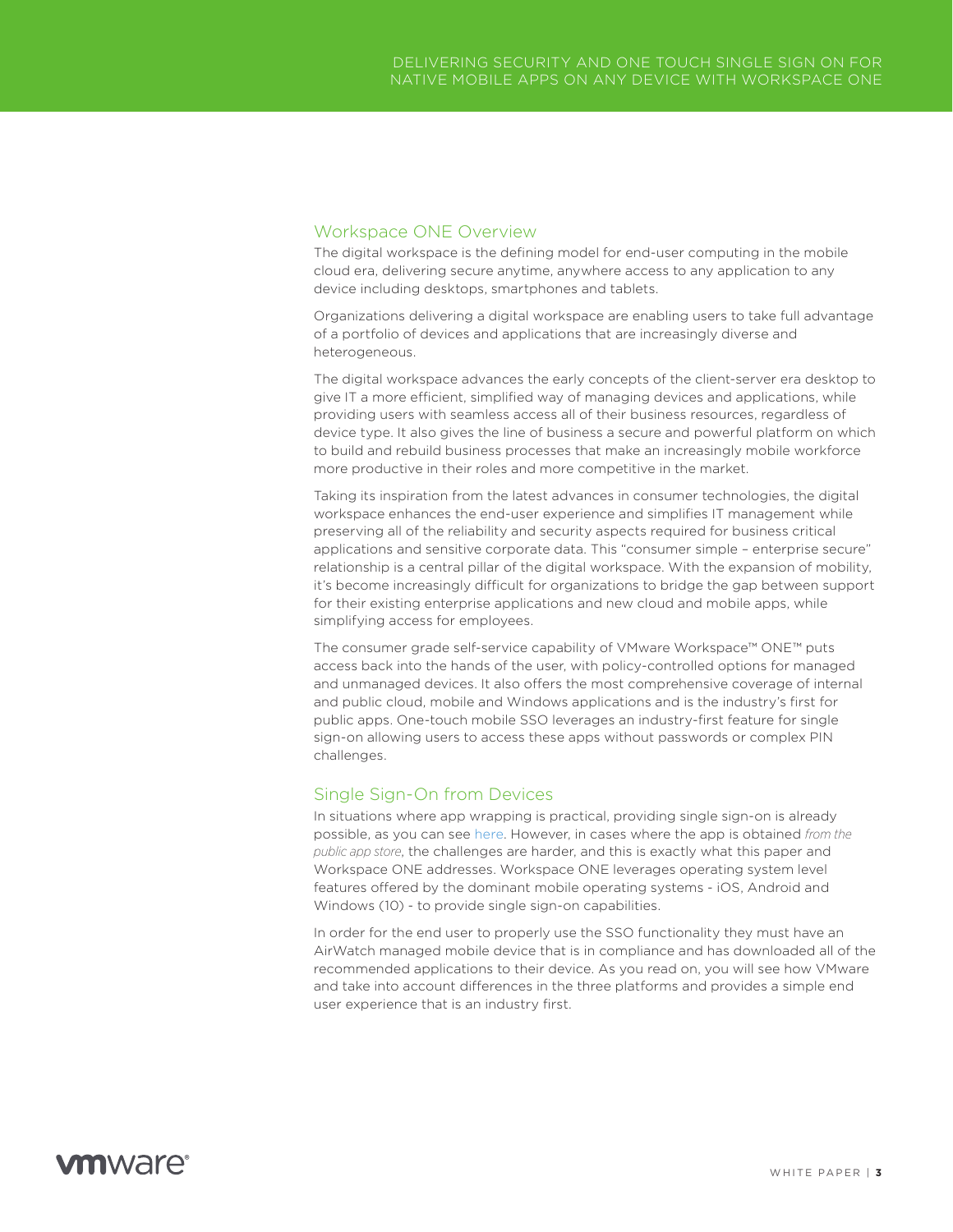#### Apple iOS

WorkSpace ONE uses the native iOS Kerberos capabilities along with technology developed in VMware Identity Manager™ that provides a bridge between SAML and Kerberos for authentication. iOS supports Kerberos via it's MDM profile, com.apple. sso, however for enterprise use, there are a couple of questions around Kerberos which customers may have:

- The Key Distribution Center (KDC) component of Kerberos contains company secrets, and for this reason usually sits deep inside the security zones of a company. How are we planning to give access to the KDC so that mobile devices (potentially out in the internet) can access it?
- Many modern service providers like Salesforce.com or ServiceNow.com, etc. do not support Kerberos, or are not "Kerberized." They do not accept Kerberos Tickets. Even if they did, the Kerberos scheme would require the KDC of all companies to know some secret of the service providers. How will this work?

VMware Identity Manager solves both these problems by standing up a KDC in the cloud (a.k.a. Built-In KDC). This KDC does not need any company or user secrets because it relies on the user certificate which is presented by the user/device (provisioned to the device using VMware AirWatch® enrollment). Further, VMware Identity Manager bridges the "protocol gap" by talking SAML with the service provider and talking Kerberos with the iOS device. This creates a secure mechanism which works nicely for end users, service providers and most importantly, our customers.

#### Windows 10

The Windows 10 platform offers a well-defined mechanism for vendors to provide single sign-on to apps. There is a way to provision certificates on the device during MDM enrollment, and thereafter.

#### Android

The Android platform does not lend itself that easily for this type of functionality. It has no out of the box way of provisioning certificates to the device, however does offer all apps the access to a managed key store on the device, which can potentially be leveraged for SSO.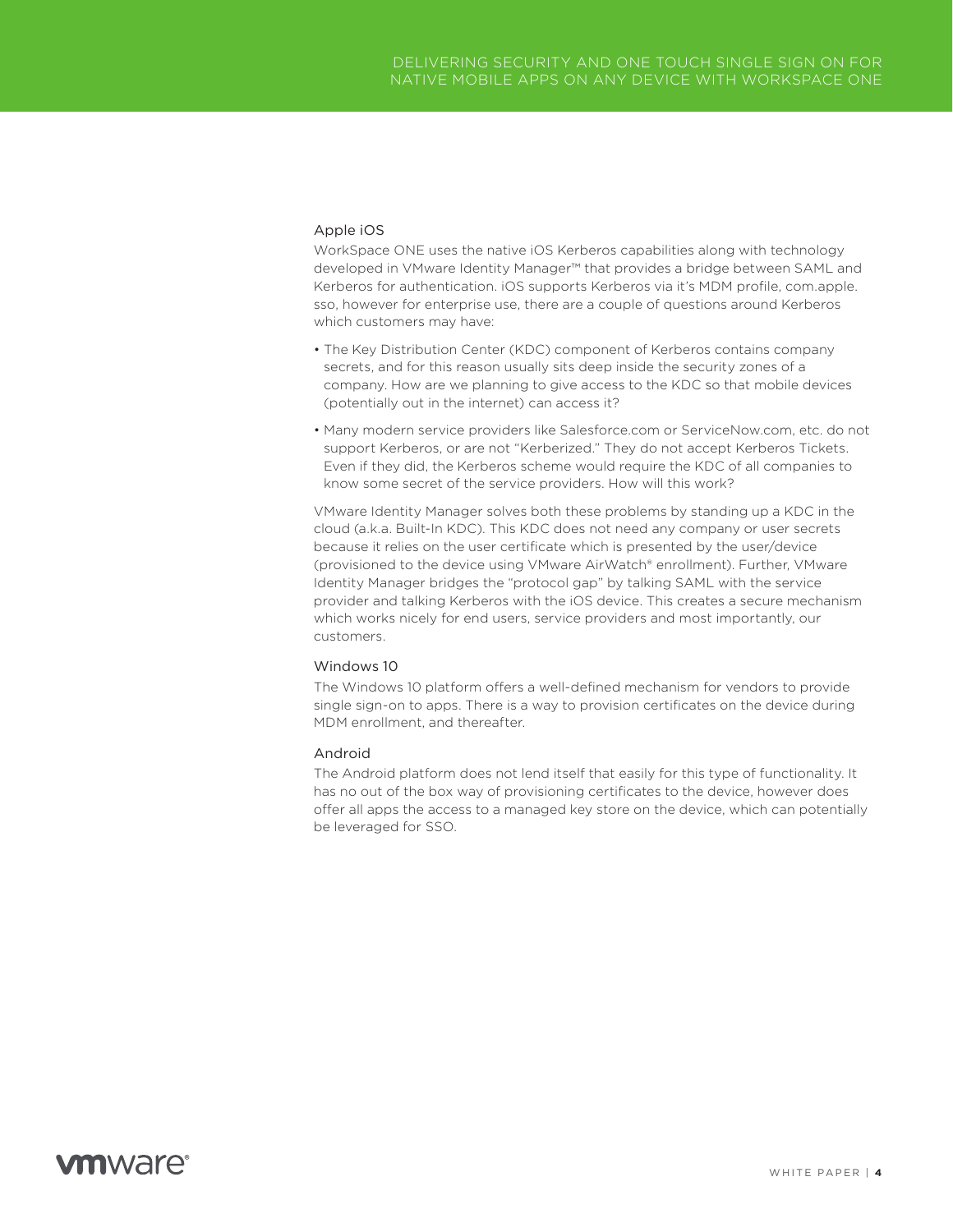### Single Sign On on iOS

Steps 1 through 6 below describe the process flow, combining elements of SAML and Kerberos.



Figure 1: High Level Flow Diagram of the Single Sign On Process

- 1. After buying the device, the employee initiates the enrollment process with an AirWatch server. Enrollment is 'enabled' by the employee authenticating himself to his employer and results in an enterprise-trusted iOS device. At the end of the enrollment process, the device has:
	- a. A private and public key pair for the device, with the public key being stored on the AirWatch server for trust purposes. This allows the AirWatch server to trust the device every time the device "checks-in". iOS does not allow access to the private key. Only IT can access it.
	- b. A Kerberos x.509 certificate which is issued to the user. This is a regular Kerberos certificate with the addition of key value pairs as specified by Kerberos version 5.
	- c. The com.apple.sso MDM profile which specifies which specific applications on the device will need to participate in the Kerberos process. This is the MDM administrator telling the iOS operating system which applications have been recommended by the company for Kerberos. For all other applications, iOS will not interfere in the authentication process.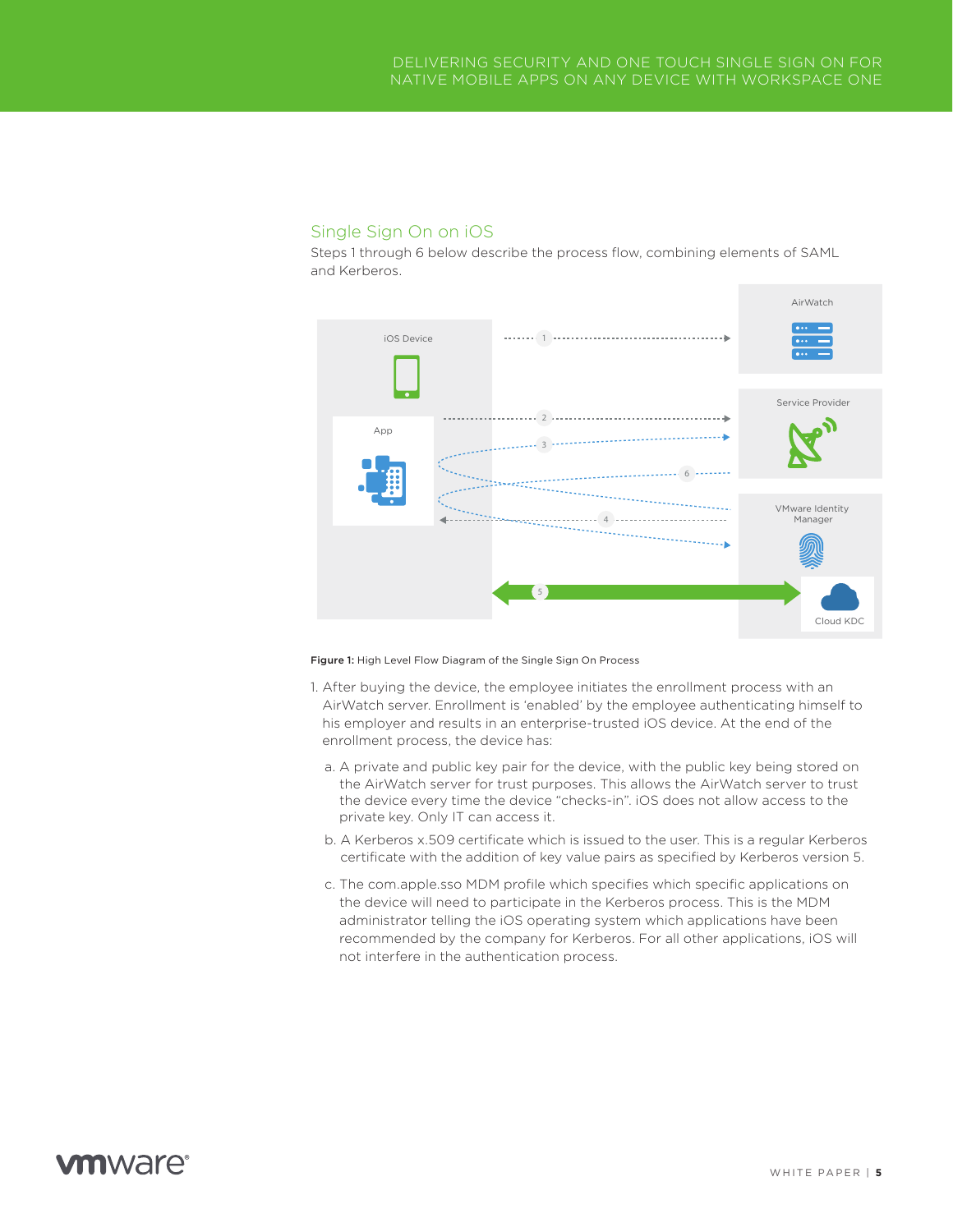- 2. Employee taps on an app obtained from the app Store. That app now needs to understand how to authenticate this user. For this purpose, the app invokes what is known as "Tenant Discovery". With the help of its backend server (its cloud-based server counterpart) the app challenges the user for his email address, or some other company identifier, which the employee does. If the server can recognize the company as a customer, it also has some settings to decide how to authenticate the user for customer. In this case, that answer should be VMware Identity Manager, and the authentication method is SAML.
- 3. The server starts the SAML process by sending back a SAML request in a URL which the app HTTP redirect sends to the VMware Identity Manager address (in the cloud or on). The VMware Identity Manager address is also contained in the redirect URL.
- 4. When VMware Identity Manager gets the SAML request, it does its usual checks to determine whether the single sign-on should be allowed or not. In this case, because this is the first time the user and device are coming to VMware Identity Manager, it sends an HTTP 401 (Unauthorized) back to the app. Per iOS requirement, it includes a "WWW:Authenticate – Negotiate" in the header of this HTTP 401. This is where iOS recognizes that a 401 has come for an app (listed in com.apple.sso) which needs Kerberos authentication. It intercepts that 401.
- 5. iOS then participates in the Kerberos process with Built-In KDC inside VMware Identity Manager. Kerberos v5 includes support for PKINIT, using whichever method iOS is able to (using the Kerberos x.509 Certificate in it's possession) prove to KDC that the user is who he says he is. There are three transactions in the [Kerberos](https://www.ietf.org/rfc/rfc4120.txt) Process.
	- a. AS-REQ and AS-REP: iOS and Built-In KDC establish mutual trust and Built-In KDC issues a Ticket Granting Ticket (TGT) to iOS.
	- b. TGS-REQ and TGS-REP: iOS presents the TGT to Ticket Granting Server (a component of Built-In KDC) and obtains a Kerberos ticket in return.
	- c. AP-REQ and AP-REP: iOS submits the ticket to what it thinks is the service. In fact, iOS submits the ticket to VMware Identity Manager, and VMware Identity Manager tells iOS that access is granted (in a format prescribed by Kerberos).
- 6. VMware Identity Manager replies back to the HTTP redirect (from 1 above) with an HTTP redirect of its own with a SAML response which contains the SAML assertion. This is sent back to the Service Provider, which will consume that SAML response. If trust is already established between it and VMware Identity Manager, the Service Provider will be able to validate that SAML and grant the user access to its app.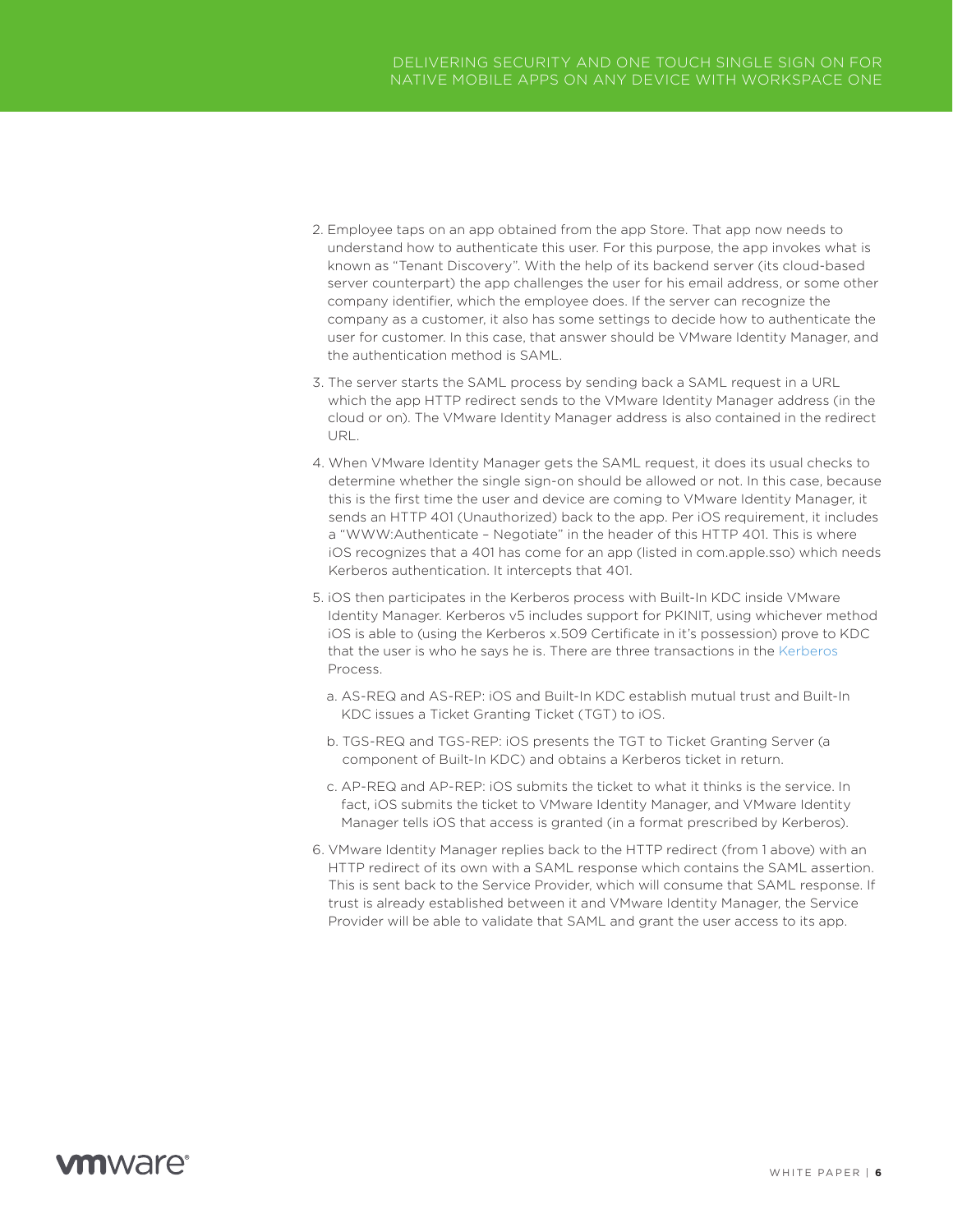### Components on iOS

#### Applications

Most publicly available and enterprise-built iOS applications will support this single sign-on functionality out of the box. In order for an application to support SSO, it must have enabled SAML 2.0 and use the native iOS webKit.

### Built-In KDC (Key Distribution Center)

The Built-In KDC project consists of two main components within VMware Identity Manager: The Key Distribution Center (KDC) itself and a KDC Kerberos authentication adapter along with related administration functions. The KDC is based on the [MIT](http://web.mit.edu/kerberos/)  [Kerberos](http://web.mit.edu/kerberos/) project that provides an embeddable Kerberos implementation including a KDC.

The VMware Built-In KDC acts as a Kerberos validation server/adapter. To do so, it stores a root CA for each tenant and the appropriate OSCP validation URL for the certificate. The OCSP URL is contained within the Certificate.

When the device begins the SSO process, it sends its authenticated user's certificate to the Built-In KDC. The Built-In KDC verifies the certificate signature and the validity of the certificate internally. It may optionally validate the certificate status over OCSP as well.

#### Management Console

Configuration of com.apple.sso within the AirWatch console is fairly straightforward.

| Single Sign-On                                                                 |                                                                                                                                                                           |    |                                         | lew Application - Salesforce1                                                       |  |
|--------------------------------------------------------------------------------|---------------------------------------------------------------------------------------------------------------------------------------------------------------------------|----|-----------------------------------------|-------------------------------------------------------------------------------------|--|
| CONNECTION INFO                                                                |                                                                                                                                                                           |    |                                         |                                                                                     |  |
| Account Name<br>Kerberry Principal Name<br>Asalm<br><b>Renewal Certificate</b> | Kerberos<br>(EnrolmentUser)<br>SVC-TM-HS-TRONT.COM<br>Certificate #1                                                                                                      | 図  | salesforce                              | Internal Com<br>Description<br>Salesforce! is a bit                                 |  |
| <b>URL PREFIXES</b>                                                            |                                                                                                                                                                           |    | ×<br><b>Upload</b><br>ublic Application | modern experience<br>through the Salesh<br>website: https://e<br>Support: Noos //ww |  |
|                                                                                | List of URLs preflues that must be matched in order to use this account for Kerberos authentication over HTTP.<br>LIRL s.<br>https://syo-tm.hs.trcint.com<br><b>Q</b> Add | 天黑 | <b>Active</b><br>ppla                   | What's New<br>7.3.3 · Supports IPF<br>Microsoft Excel, 16<br>swiping the header     |  |

**Figure 2:** Configuring Kerberos for an app in the AirWatch console

**Figure 3:** Information about the SalesForce1 app displayed in the AirWatch Console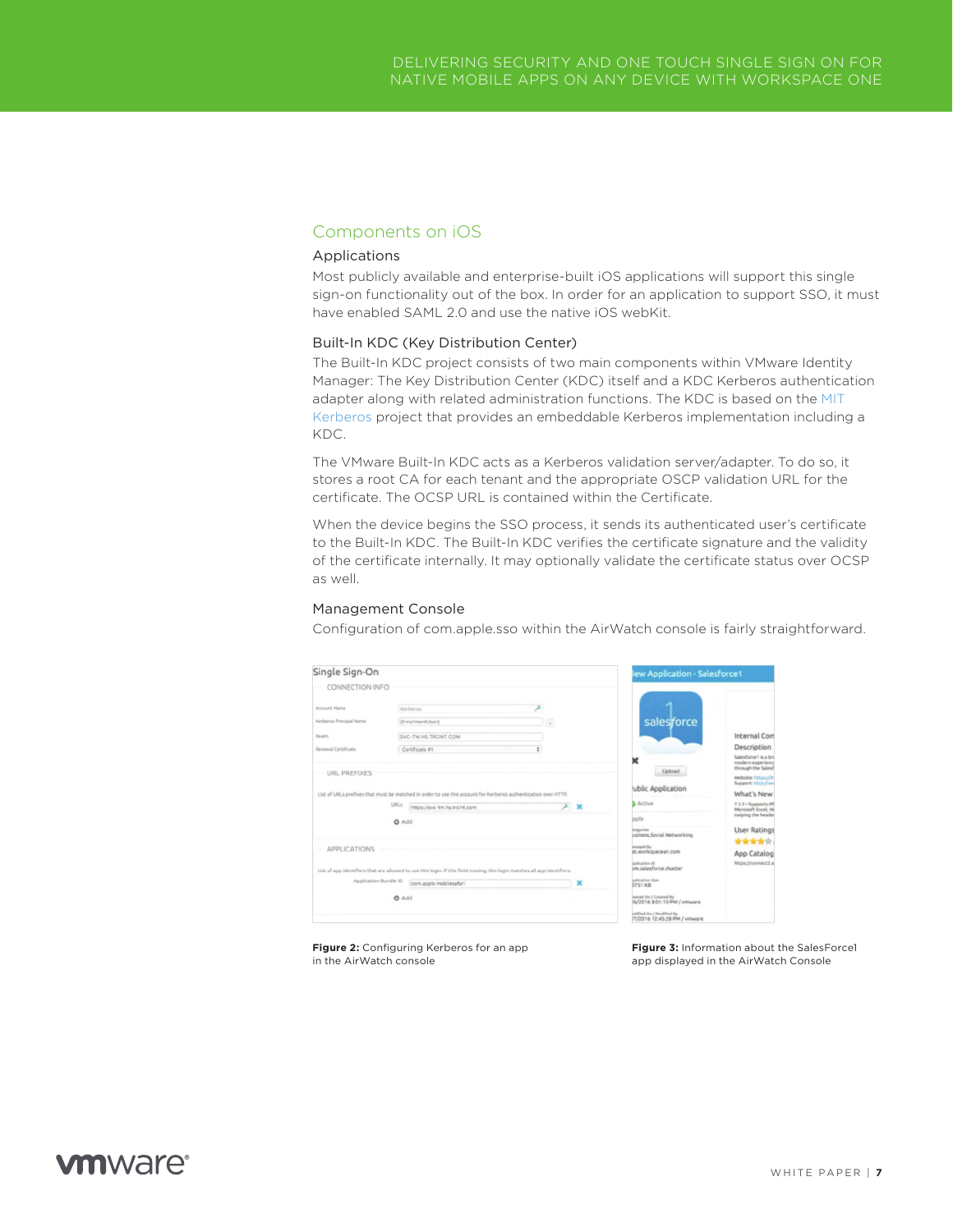### Single Sign On - Detailed Flow Diagram on iOS



#### **Figure 4:** Detailed Flow Diagram of the Single Sign On process

- 1. End user enrolls device in AirWatch.
- 2. Device receives user certificate.
- 3. End user clicks on Salesforce1 (or any Public app) to review application data.
- 4. Application makes authentication request to Salesforce servers.
- 5. Response back from Salesforce server contains a SAML request.
- 6. Response is redirected to federation broker to properly identify user.
- 7. User's request is authenticated (or not) within the KDC adapter.
- 8. Initial request for authentication fails (as designed).
- 9. User's certificate is sent from iOS device to KDC for validation.
- 10. OCSP check is done to for additional validation.
- 11. Certificate is successfully checked via OCSP.
- 12. Ticket Granting Ticket (TGT) is issued by KDC to iOS device.
- 13. iOS then requests a ticket for the service (in this case, access to the VMware Identity Manager "application").
- 14. KDC provides a service ticket to the iOS device.
- 15. iOS device responds with a service ticket to ask for authentication to VMware Identity Manager.
- 16. KDC Kerberos approves permission for device/user to authenticate against app on iOS device. At this point VMware Identity Manager is able to check if the user is entitled to the app (in this case).
- 17. Ticket is translated into a valid SAML token and sent to application on iOS device stating that it is ok to authenticate.
- 18. Application sends authorization SAML token to servers indicating that login was successful.
- 19. Returns user data to application.
- 20. User is able to use application.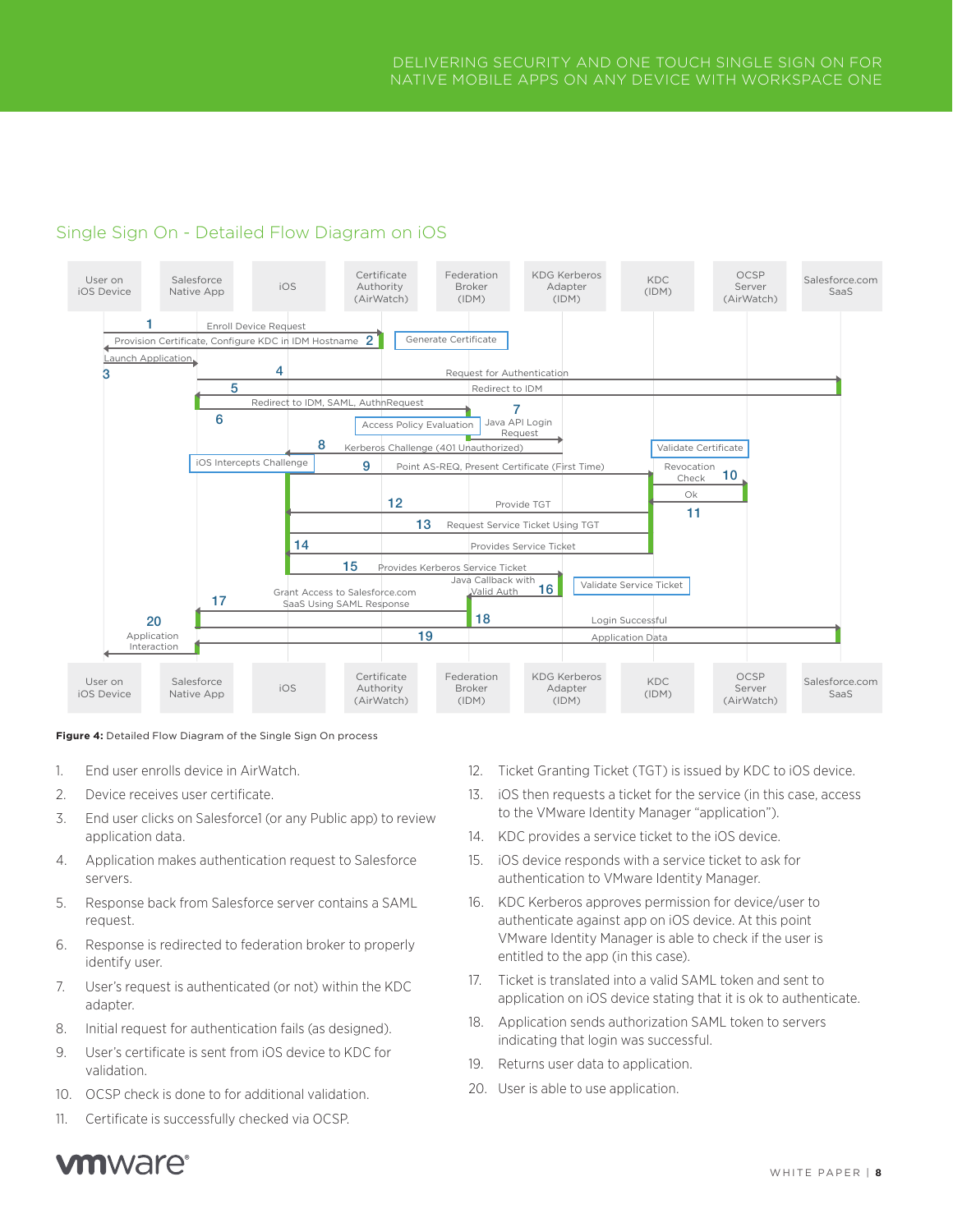### Single Sign-On on Windows 10

Microsoft offers a way to provision certificates on the device during MDM enrollment, and thereafter offers features in the operating system which allow it to intervene in app traffic and provide authentication or SSO services.



- 1. After acquiring the Windows 10 device, employee goes through the enrollment process with an server. The enrollment process is 'enabled' by the employee authenticating himself to his employer and in the end, results on an enterprise trusted iOS device. At the end of the enrollment process, the device has:
- 2. A private and public key pair for the device, with the public key being stored on the server for trust purposes. This allows the server trust the device every time the device "checks-in". iOS does not allow access to the private key. Only it can access it. The public part of this same certificate identifies the user as well although not in the subject name field. So primarily it is a "device" certificate.
- 3. Now employee taps on an app, which he obtained from the App Store. That app now needs to understand how to authenticate this user. For this purpose, the app invokes what is known as "Tenant Discovery". It (with the help of it's backend server, it's cloud based server counterpart) challenges the user to tell his email address, or in some way identify his company, which the employee does. If the server can recognize the company as a customer, it also has some settings to decide how to authenticate the user for it's customer. In this case, that answer should be Identity Manager, and authentication method is SAML.
- 4. So the Service Provider server starts the SAML process it sends back a SAML request in a URL which the app HTTP redirects to the address (maybe in the cloud, maybe on prem).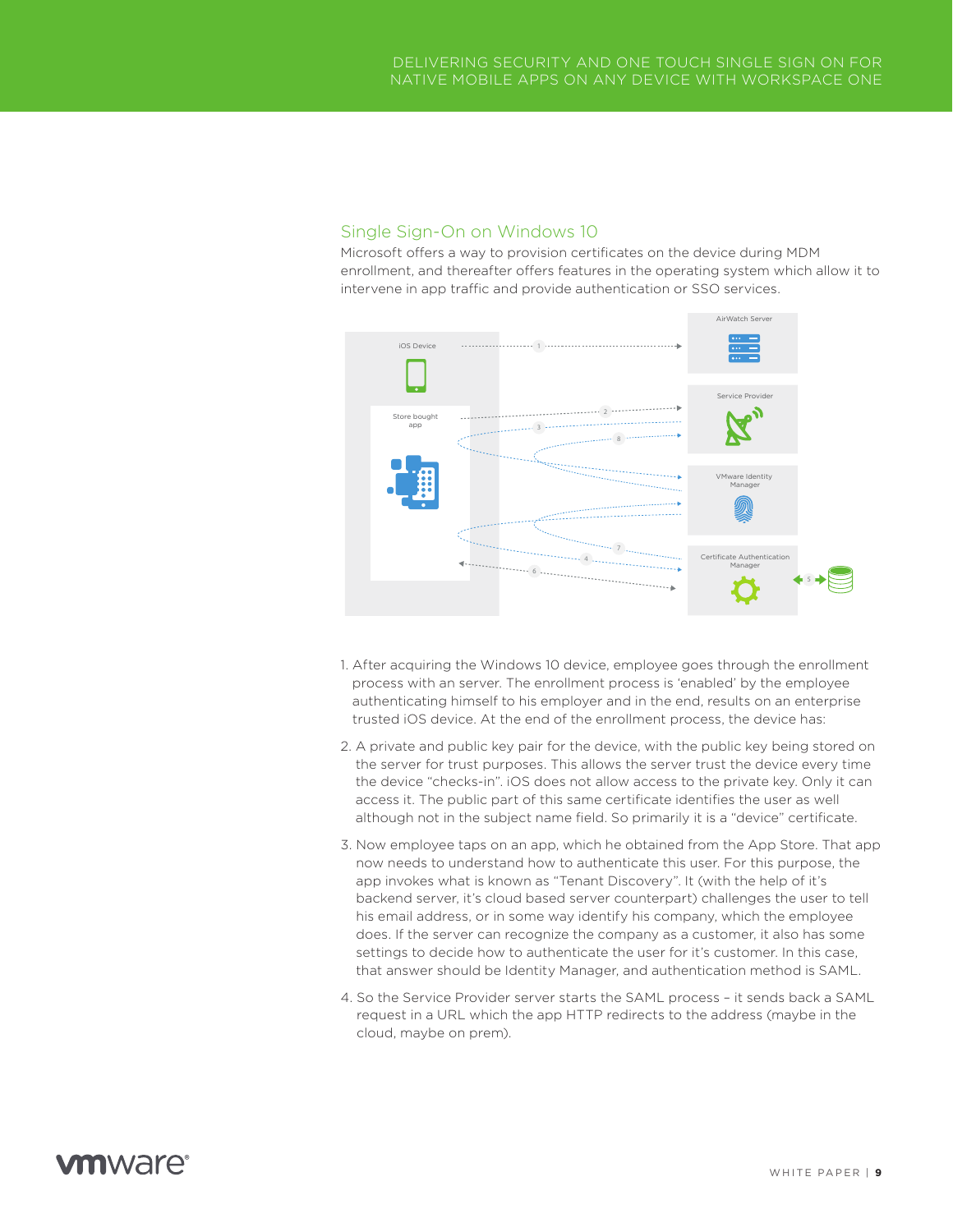- 5. VIDM will examine the request and apply access policies to it. The two parameters it uses are:
	- a. What type of end point is the traffic coming from (also known as User-Agent) and,
	- b. The network range of the end point. Both these are included in the HTTP Header and cannot be falsified.
- 6. Access policies determine how the authentication needs to happen. If the SSO is enabled, then VIDM will kick off the SSO process (i.e; it will redirect to the CAS component). If SSO is not enabled then VIDM will challenge the user for credentials. In the current document we will assume that SSO is configured.
- 7. Step 7 occures in 3 steps:
	- a. The CAS component will first establish a one sided SSL with the app one sided means that the app trusts the CAS but the CAS does not trust the app. CAS will obtain the root CA certificate from it's internal database so that it can validate client certificate presented by the app in the next step.
	- b. Now the CAS component tries to establish a new SSL connection with client certificate required, so that the app submits it's certificate and CAS is able to read and verify it. At this stage the CAS is satisfied with the content of the certificate (Expiry, revocation), and constructs a SAML token to represent this user (it obtains user name from the certificate).
	- c. It signs the Token and redirects it back to VIDM.
- 8. VIDM will now more or less transparently passes on the same token to Service Provider. We say "more or less transparently" because it may have to sign it again depending on it's contract with the Service Provider. The Service Provider will consume that SAML response and if trust is already established between it and VIDM, it will be able to validate that SAML and grant access to the user to it's app.

#### Certificate Authentication Manager

The Certificate Authentication Manager is available in the VMWare Cloud for all customers (including On Prem VIDM customers) to leverage. If some customers would like to install the Certificate Authentication Manager on premises, that option is also available, with the requirement that it should be available directly to the device (which means available on the internet).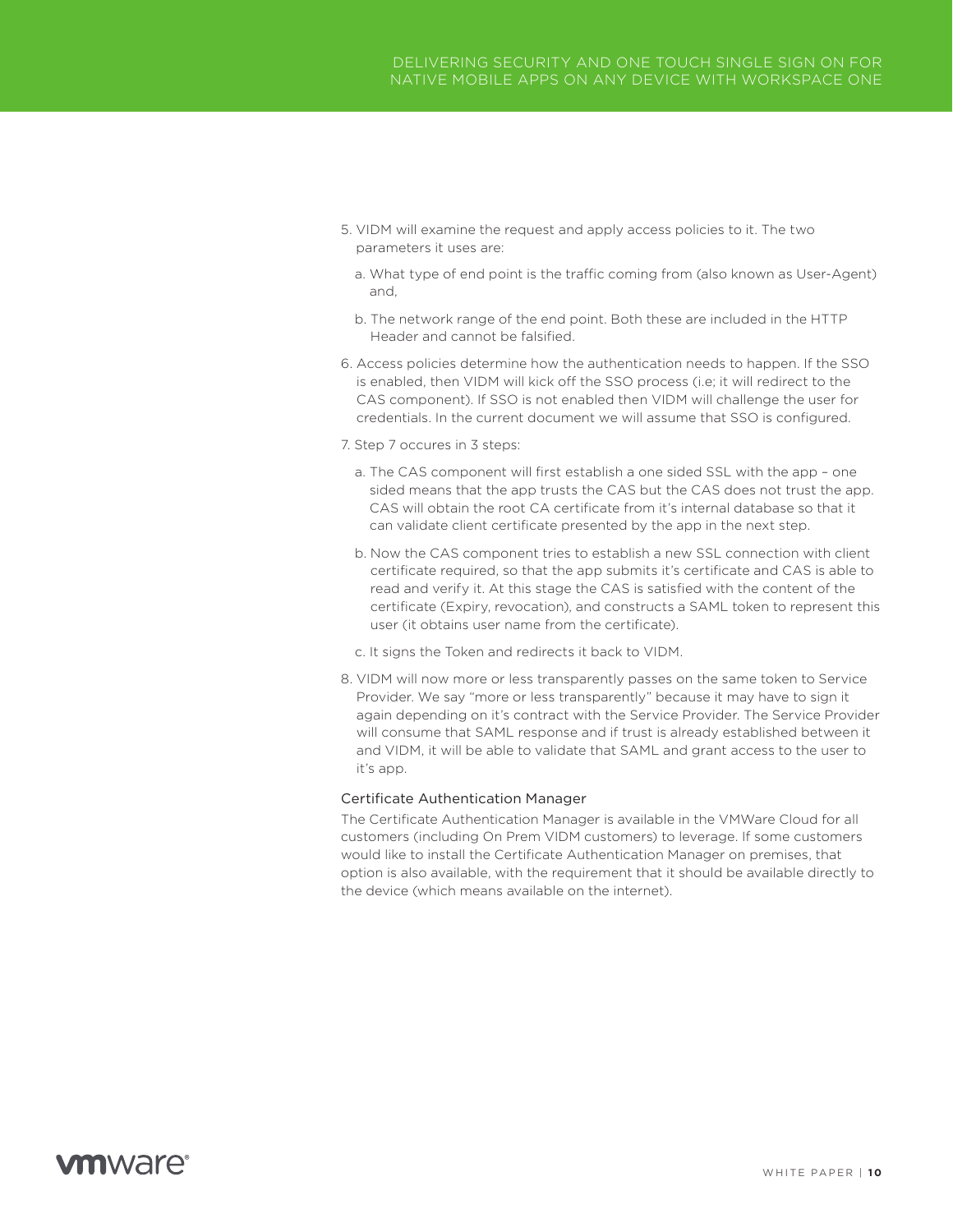

### Single Sign On on Android

The Android platform unfortunately does not offer a way for MDM vendors to play with a certificate store on the operating system like iOS and Windows does. However, Android does offer the per app VPN facility to an app and this offers VMware an opportunity to provide SSO on Android devices. A key component of this is the AirWatch Tunnel App.

The Tunnel App has two functions –

- 1. VPN Client: This is the already existing role that the Tunnel App plays. As VPN Client, Tunnel App has the job to provide secure access to resources behind the firewall in partnership with the Tunnel Server. As part of this functionality, which is already shipping in AirWatch 8.3 and before, the Tunnel App has access to a client certificate provisioned to it by AirWatch server during enrollment.
- 2. SSO Facilitator: This is the new additional role that the Tunnel App takes in AirWatch 8.4 and later - as the SSO Facilitator on Android. In this role, the Tunnel App will intercept any traffic between an app (that needs Tunnel App for VPN) and Identity Manager Server, and helps VIDM maintain a "session" for the device and user combination according to policy.

The process of Android SSO is as follows:

- 1. As a part of enrollment, AirWatch will let the administrator do a few things:
	- a. Define a per app VPN (or a device wide VPN), with user certificate based authentication – for all the apps that need SSO.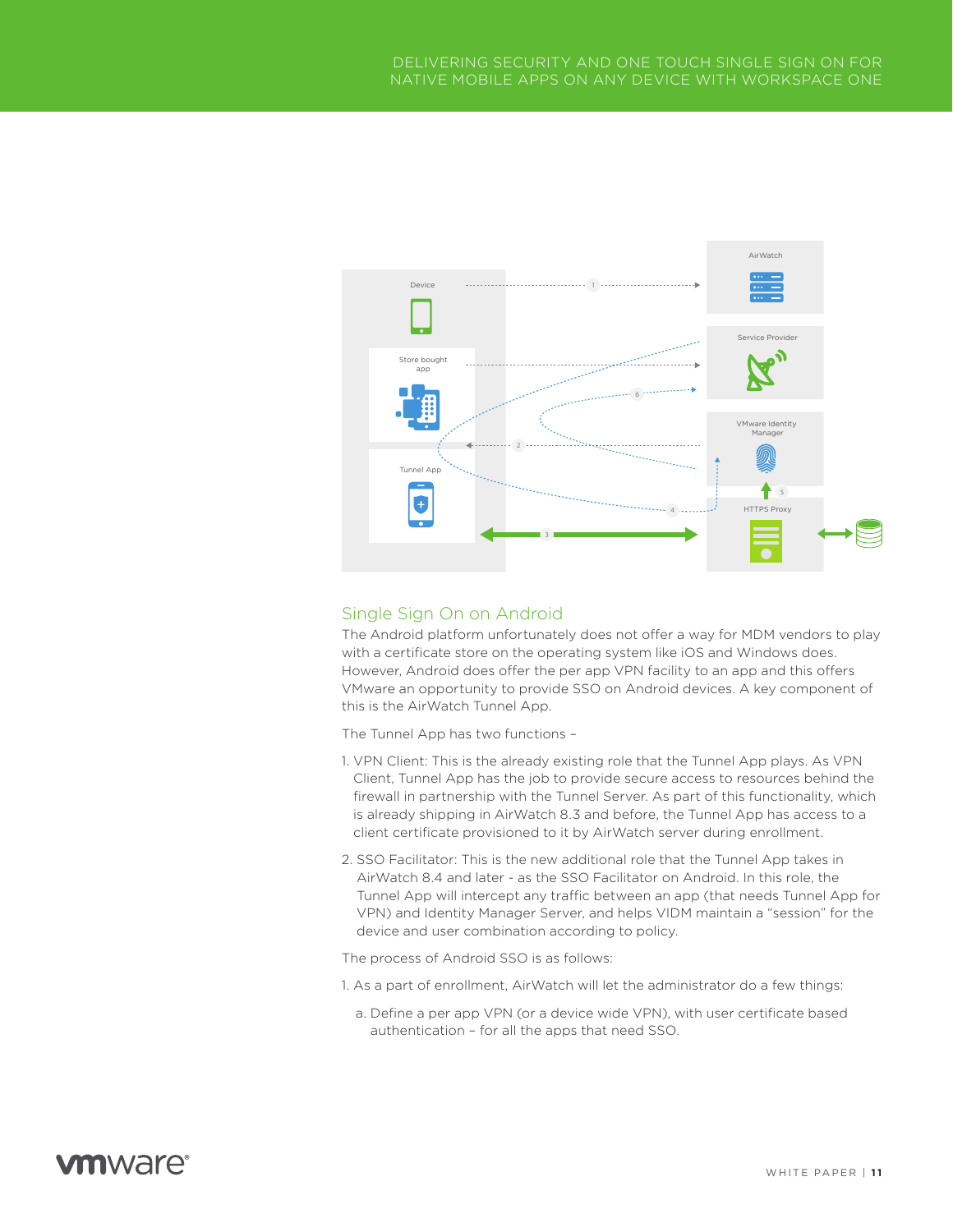- b. Push the Tunnel App to the device. The tunnel app is the VPN Client in this case. AirWatch will make the user certificate available to the Tunnel App.
- 2. Because the Tunnel App is the designated VPN Client for the store bought app, it has the privileged position to inspect and intervene in the traffic going in and out of the app. It's "normal" job is to just proxy all traffic to the Tunnel Server, however anytime the app tries to communicate with VIDM, the Tunnel App wears it's SSO hat. So if the user taps on the app, the app will first go to the Service Provider in the cloud. If the Service Provider (via a browser redirect) asks for a SAML request, then the Tunnel App interrupts the flow momentarily.
- 3. It establishes a mutually authenticated SSL session with the HTTPS proxy. Normally an SSL session helps prove the identity of the server (not client), but in this case the HTTPS proxy is configured to "require client certificate" because of which the SSL session is mutually authenticated. The HTTPS proxy gains access to the client certificate presented by the Tunnel Client, verifies with it's preloaded Root CA Certificate chain, and allows the SSL session to be established.
- 4. Now the Tunnel Client will "allow" the traffic continue on, and the app establishes an SSL with VIDM inside the earlier established SSL Session. The App "thinks" it is talking directly to VIDM, however the Tunnel Client is pushing the communication through it's own SSL session (which proves the device and user identity) to HTTPS proxy. Now VIDM will normally want to challenge the user for some type of credentials, but it knows that this traffic is coming from the HTTPS proxy, so it knows that this is an SSO situation and challenges the HTTPS proxy for the certificate.
- 5. Using a pre-established (and proprietary) contract, upon request, HTTPS proxy will present the certificate to VIDM which VIDM will use as representative of a session.
- 6. If VIDM is satisfied with the certificate, it will construct a SAML and send it back via the usual means, i.e; browser redirect to the Service Provider. The Service Provider is able to trust the SAML assertion via a pre-established trust between VIDM and Service Provider. If Service Provider is satisfied, it will grant access to the user.

The key to this process is the mutually authenticated SSL Session between Tunnel App and HTTPS proxy. SSO exists as long as this session exists. If in case that session is destroyed (generally in case of network changes) or Time to Live configuration, then the SSL process is repeated (Tunnel App has to again prove it's identity to HTTPS Proxy) and VIDM will again challenge the HTTPS proxy for the certificate.

If the Tunnel App is removed from the device for some reason, then VIDM will challenge the end user for credentials, thus falling back to the non-SSO process.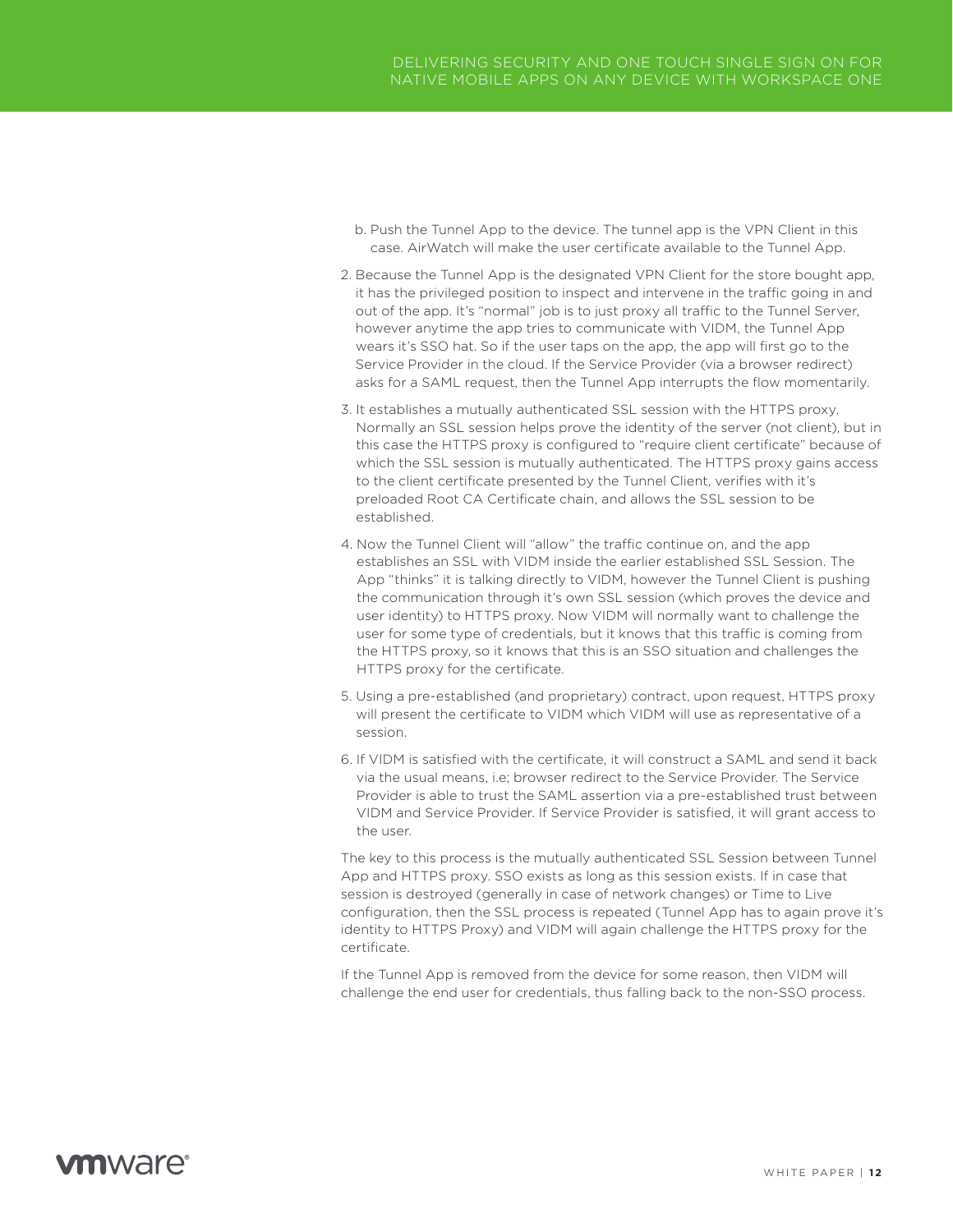#### HTTPS Proxy

The HTTPS proxy is available in the Cloud for all customers (including VIDM customers) to leverage. If some customers would like to install the HTTPS proxy, that option is also available.

### Security and Single Sign On

All the features offered by Vmware around single sign-on for Native Apps are based on features already offered by the respective operating systems. However, the important point is that Vmware is able to bring a single pane of glass administration experience because of which the IT department need not know or understand how the operating systems are different from each other. Vmware "compensates" for some missing functionality in some cases (for example Android), bridges some "old" functionality in some cases (for example iOS and Kerberos) and simply provides support in some cases (for example Windows 10).

If a company wants to make use of com.apple.sso profile without the Built-In KDC implementation from AirWatch, they must have their end users establish a VPN tunnel with every time they use a public app. Even if the end users are willing to do that, it is still hard for companies security policies to allow this access to the KDC.

Further, with most cloud-based services for enterprises, it is likely that the server does not support Kerberos; i.e., does not accept Kerberos Tickets. In such cases, the implementation of KDC (Built-In KDC) by Identity Manager is beneficial.

To take advantage of the Built-In KDC implementation of Identity Manager, there is nothing customers have to do in their infrastructure other than upgrade to VMware Identity Manager version 2.6. If they are customers of Identity Manager hosted, they do not have to upgrade as this will be taken care of by the VMware operations teams.

End users who are already enrolled in AirWatch can stay enrolled, and the administrator's definition of com.apple.sso will be provisioned to their device when their device checks in. AirWatch has the support for com.apple.sso, so end users are in for a pleasant surprise when they get upgraded to Identity Manager 2.6.

Lastly, we should not overlook the importance of certificate based authentication. It is the best form of authentication known to man, as it offers seamless experience to the end user (no challenge), is considered a strong form of authentication and at the same time allows the to be assured that they can revoke the certificate at any time. While SSO is the main value of this feature and that value is useful for making mobility projects successful in companies, the nice thing is that this is the best way of securing data in device and in transit.